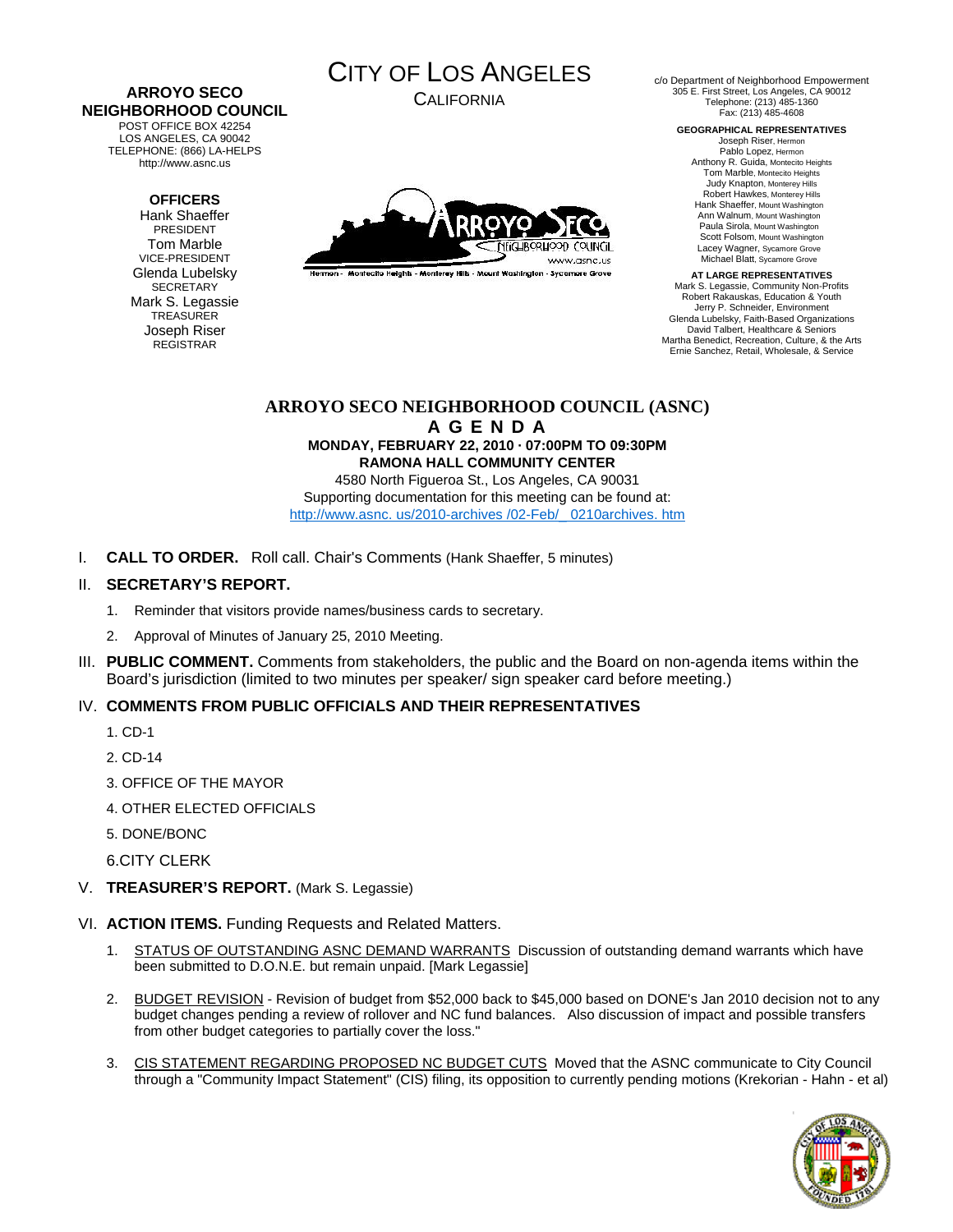# **ARROYO SECO NEIGHBORHOOD COUNCIL (ASNC) AGENDA, Page 2 MONDAY, FEBRUARY 22, 2010 · 07:00PM TO 09:30PM RAMONA HALL COMMUNITY CENTER**

09-0600-S159. In several steps, these motions seek over the next 16 months to remove the vast majority of funds available to neighborhood councils for operations, outreach, and community improvement – including funds already promised in past years but not yet spent (so called "rollovers"). It includes \$1.6 million from past years, much of which may be encumbered by promises made by neighborhood councils as City entities, as well as half of the current per-council allocation rate of \$45,000. The combined takebacks and future cuts will result in an effective removal of nearly two-thirds of the funds available to councils, compared to the pre-2009 allocations, and make the neighborhood council system's "shared sacrifice" under L.A.'s current budget crisis several times the "share" being taken from any other City function. [*Joseph Riser*]

4. ELECTION PROCEDURES. Discussion of ASNC Election Procedures including level of incumbent participation, applicable "term limit" rules, and outreach efforts to increase candidate filings and stakeholder participation. Motion to allocate up to \$6,500 from the already budgeted Outreach areas: a) "Election & ballot mailings" and, b) "Stakeholder communications" to create and mass-mail a postcard to all stakeholder addresses in the ASNC area. *[Joseph Riser]*

# **VII ACTION ITEMS.** Non-Finance Related.

- 1. TNR AND THE CITY OF LOS ANGELES. Discussion of the lawsuit ending the city's participation in Trap, Neuter, and Release (TNR) programs and the resulting status of such programs supported by the ASNC – tabled from January meeting. A motion will be offered in favor of continuing TNR programs. [*Mark Legassie*]
- 2. COMMUNITY IDENTIFICATION SIGNS FOR SYCAMORE GROVE. RESOLVED that the ASNC supports the installation of community identification signs for the ASNC community of Sycamore Grove and will communicate that support to local elected officials *[Lacey Wagner].*
- 3. ENDORSEMENT OF ACQUISITION OF 7 LOTS ALONG "DIRT BURNELL". RESOLVED that in keeping with past full board and Mt. Washington Local Issues Committee positions opposing a proposed development along the unpaved portion of Burnell Street adjacent to the Elyria Canyon Park, the ASNC supports the acquisition of this available property for use as open space and for consolidation into Elyria Canyon Park and that this support shall include sending a letter to elected officials endorsing Greater Cypress Park Neighborhood Council's letter dated February 9, 2010. *[Joseph Riser, Jerry Schneider, Paula Sirola]*

# VII. **COMMITTEE AND OTHER REPORTS.**

- 1. Local Issues.
	- (a) Hermon
	- (b) Montecito Heights
	- (c) Monterey Hills
	- (d) Mount Washington
	- (e) Sycamore Grove
- 2. Communications and Outreach (Joseph Riser)
- 3. Budget and Finance (Mark Legassie)
- 4. Environment (Jerry Schneider)
- 5. Community Garden (Paula Sirola)
- 6. Public Safety (Mark Legassie)

# VIII.**REPORTS FROM LIAISONS.** (10 minutes)

1. LOS ANGELES NEIGHBORHOOD COUNCILS COALITION (Ann Walnum)



**ARROYO SECO NEIGHBORHOOD COUNCIL** Post Office Box 42254, Los Angeles, Ca90042 Phone (866) LA-HELPS www.asnc.us